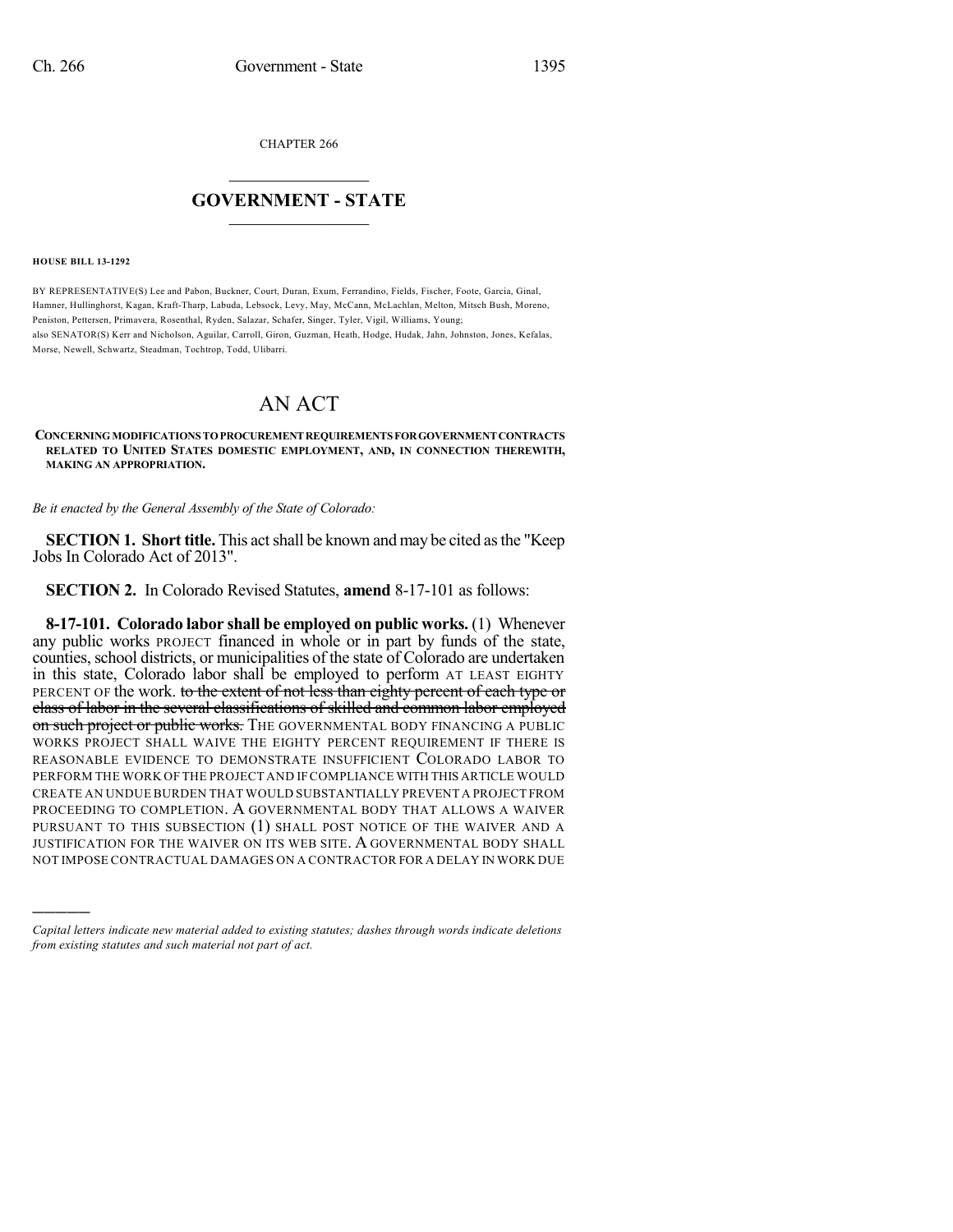TO THE WAIVER PROCESS.

(2) AS USED IN THIS ARTICLE:

(a) "Colorado labor" as used in this article means any person who is a resident of the state of Colorado, at the time of employment AT THE TIME OF THE PUBLIC WORKS PROJECT, without discrimination as to race, color, creed, sex, sexual orientation, marital status, national origin, ancestry, age, or religion except when sex or age is a bona fide occupational qualification. ARESIDENT OF THE STATE OF COLORADO IS A PERSON WHO CAN PROVIDE A VALID COLORADO DRIVER'S LICENSE, A VALID COLORADO STATE-ISSUED PHOTO IDENTIFICATION,OR DOCUMENTATION THAT HE OR SHE HAS RESIDED IN COLORADO FOR THE LAST THIRTY DAYS.

(b) "PUBLIC WORKS PROJECT" SHALL HAVE THE SAME MEANING AS "PUBLIC PROJECT" AS DEFINED IN SECTION 8-19-102 (1).

**SECTION 3.** In Colorado Revised Statutes, **repeal** 8-17-103 as follows:

**8-17-103. Penalty for violation.** Any officer or agent of the state, counties, school districts, or municipalities of the state of Colorado or any contractor who violates the provisions of this article is guilty of a misdemeanor and, upon conviction thereof, shall be punished by a fine of not more than five hundred dollars, or by imprisonment in the county jail for not more than one year, or by both such fine and imprisonment.

**SECTION 4.** In Colorado Revised Statutes, **add** 8-17-104, 8-17-105, 8-17-106, and 8-17-107 as follows:

**8-17-104. Enforcement - violation - penalties- Colorado labor enforcement cash fund - creation.** (1) THE DEPARTMENT OF LABOR AND EMPLOYMENT SHALL ENFORCE THE REQUIREMENTS OF THIS ARTICLE IN THE EVENT OF A COMPLAINT ALLEGING A POTENTIAL VIOLATION OF THE REQUIREMENTS OF THIS ARTICLE. IN CONNECTION WITH THE DEPARTMENT'S DUTY TO ENFORCE THE REQUIREMENTS OF THIS ARTICLE, THE DEPARTMENT SHALL RECEIVE COMPLAINTS ABOUT POTENTIAL VIOLATIONS OF SUCH REQUIREMENTS, INITIATE INVESTIGATIONS BASED ON SUCH COMPLAINTS,AND IMPOSE PENALTIES FOR THE VIOLATION OF THE REQUIREMENTS OF THIS ARTICLE PURSUANT TO SUBSECTION (2) OF THIS SECTION. THE DEPARTMENT SHALL NOT INVESTIGATE OR TAKE ANY OTHER ACTION REGARDING A COMPLAINT FILED MORE THAN NINETY DAYS AFTER THE PROJECT HAS BEEN FINALIZED.

(2) (a) AFTER CONDUCTING AN INVESTIGATION OF A COMPLAINT ALLEGING A VIOLATION OF THE PROVISIONS OF THIS ARTICLE, IF THE DEPARTMENT OF LABOR AND EMPLOYMENT DETERMINES THAT A CONTRACTOR HAS KNOWINGLY VIOLATED THE REQUIREMENTS OF THIS ARTICLE BY IMPORTING LABOR IN EXCESS OF THAT PERMITTED PURSUANT TO SECTION 8-17-101 (1), THE EXECUTIVE DIRECTOR OF THE DEPARTMENT OF LABOR AND EMPLOYMENT OR THE EXECUTIVE DIRECTOR'S DESIGNEE SHALL IMPOSE A FINE ON SUCH CONTRACTOR AS FOLLOWS:

(I) FOR THE FIRST VIOLATION, FIVE THOUSAND DOLLARS OR AN AMOUNT EQUAL TO ONE PERCENT OF THE COST OF THE CONTRACT, WHICHEVER IS LESS;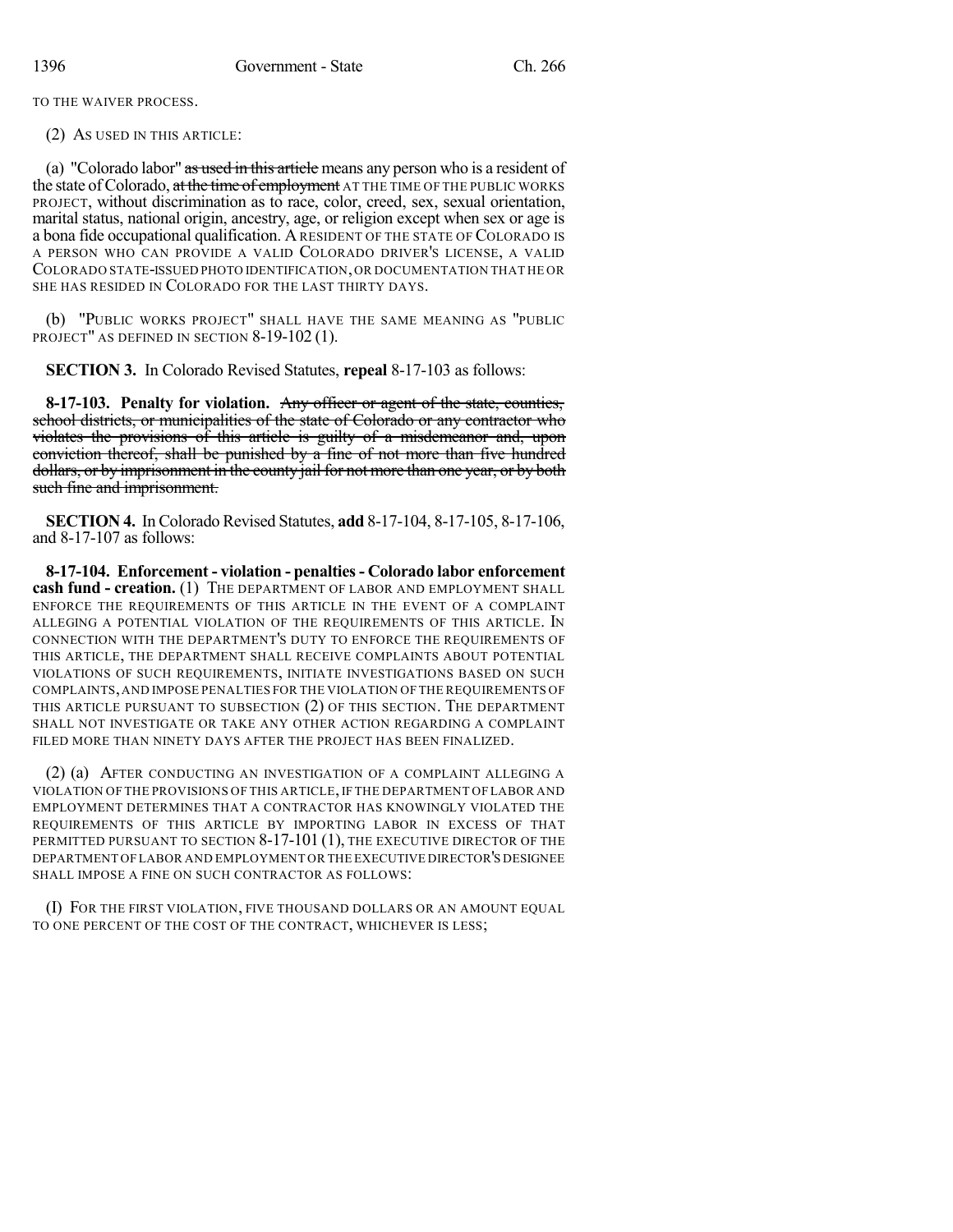(II) FOR THE SECOND VIOLATION, TEN THOUSAND DOLLARS OR AN AMOUNT EQUAL TO ONE PERCENT OF THE COST OF THE CONTRACT, WHICHEVER IS LESS; OR

(III) FOR THE THIRD VIOLATION AND ANY VIOLATION THEREAFTER, TWENTY-FIVE THOUSAND DOLLARS OR AN AMOUNT EQUAL TO ONE PERCENT OF THE COST OF THE CONTRACT, WHICHEVER IS LESS.

(b) WHEN THE DEPARTMENT OF LABOR AND EMPLOYMENT RECEIVES A COMPLAINT, IT SHALL NOTIFY THE CONTRACTOR OF THE COMPLAINT, BUT SHALL COMMENCE THE INVESTIGATION ONLY AT THE COMPLETION OF THE PROJECT. THE DEPARTMENT SHALL COMPLETE ANY INVESTIGATION IN RESPONSE TO A COMPLAINT WITHIN NINETY DAYS OF THE DATE THAT THE DEPARTMENT BEGAN THE INVESTIGATION. COMPLIANCE SHALL BE MEASURED OVER THE ENTIRETY OF THE COMPLETED PROJECT.

(c) IF THE DEPARTMENT OF LABOR AND EMPLOYMENT HAS IMPOSED THREE FINES ON A CONTRACTOR PURSUANT TO PARAGRAPH (a) OF THIS SUBSECTION (2) WITHIN FIVE YEARS AND FINDS THE VIOLATIONS TO BE EGREGIOUS, THE EXECUTIVE DIRECTOR OF THE DEPARTMENT OF LABOR AND EMPLOYMENT OR THE EXECUTIVE DIRECTOR'S DESIGNEE MAY INITIATE THE PROCESS TO DEBAR THE CONTRACTOR PURSUANT TO SECTION 24-109-105, C.R.S.

(d) THE EXECUTIVE DIRECTOR OF THE DEPARTMENT OF LABOR AND EMPLOYMENT MAY DISMISS A COMPLAINT IN HIS OR HER DISCRETION IF, AFTER CONDUCTING AN INVESTIGATION PURSUANT TO THIS SECTION, THE DEPARTMENT DETERMINES THAT THE CIRCUMSTANCES THAT LED TO THE COMPLAINT WERE THE RESULT OF A MINOR PAPERWORK VIOLATION.

(3) A CONTRACTOR WHO IS FOUND TO BE IN VIOLATION OF THE PROVISIONS OF THIS ARTICLE MAY APPEAL SUCH FINDING TO THE EXECUTIVE DIRECTOR OF THE DEPARTMENT OF LABOR AND EMPLOYMENT. THE EXECUTIVE DIRECTOR OR THE EXECUTIVE DIRECTOR'S DESIGNEE SHALL HOLD A HEARING TO REVIEW SUCH NOTICE OR ORDER AND TAKE FINAL ACTION IN ACCORDANCE WITH ARTICLE 4 OF TITLE 24, C.R.S., AND MAY EITHER CONDUCT THE HEARING PERSONALLY OR APPOINT AN ADMINISTRATIVE LAW JUDGE FROM THE DEPARTMENT OFPERSONNEL.FINAL AGENCY ACTION IS SUBJECT TO JUDICIAL REVIEW PURSUANT TO ARTICLE 4OF TITLE 24,C.R.S.

(4) THE REVENUE COLLECTED FROM THE FINES IMPOSED PURSUANT TO SUBSECTION (2)OF THIS SECTION SHALLBE TRANSMITTED TO THE STATE TREASURER, WHO SHALL CREDIT THE SAME TO THE COLORADO LABOR ENFORCEMENT CASH FUND. WHICH IS HEREBY CREATED.THE GENERAL ASSEMBLY SHALL MAKE APPROPRIATIONS FROM THE FUND AS NECESSARY TO COVER THE DIRECT AND INDIRECT COSTS OF THE DEPARTMENT OF LABOR AND EMPLOYMENT IN CONNECTION WITH THE REQUIREMENTS OF THIS ARTICLE. ALL MONEYS NOT EXPENDED OR ENCUMBERED AND ALL INTEREST EARNED ON THE INVESTMENT OR DEPOSIT OF MONEYS IN THE FUND REMAINS IN THE FUND AND DOES NOT REVERT TO THE GENERAL FUND OR ANY OTHER FUND AT THE END OF ANY FISCAL YEAR.

(5) THE REQUIREMENTS OF THIS ARTICLE MAY NOT BE ENFORCED THROUGH A PRIVATE RIGHT OF ACTION.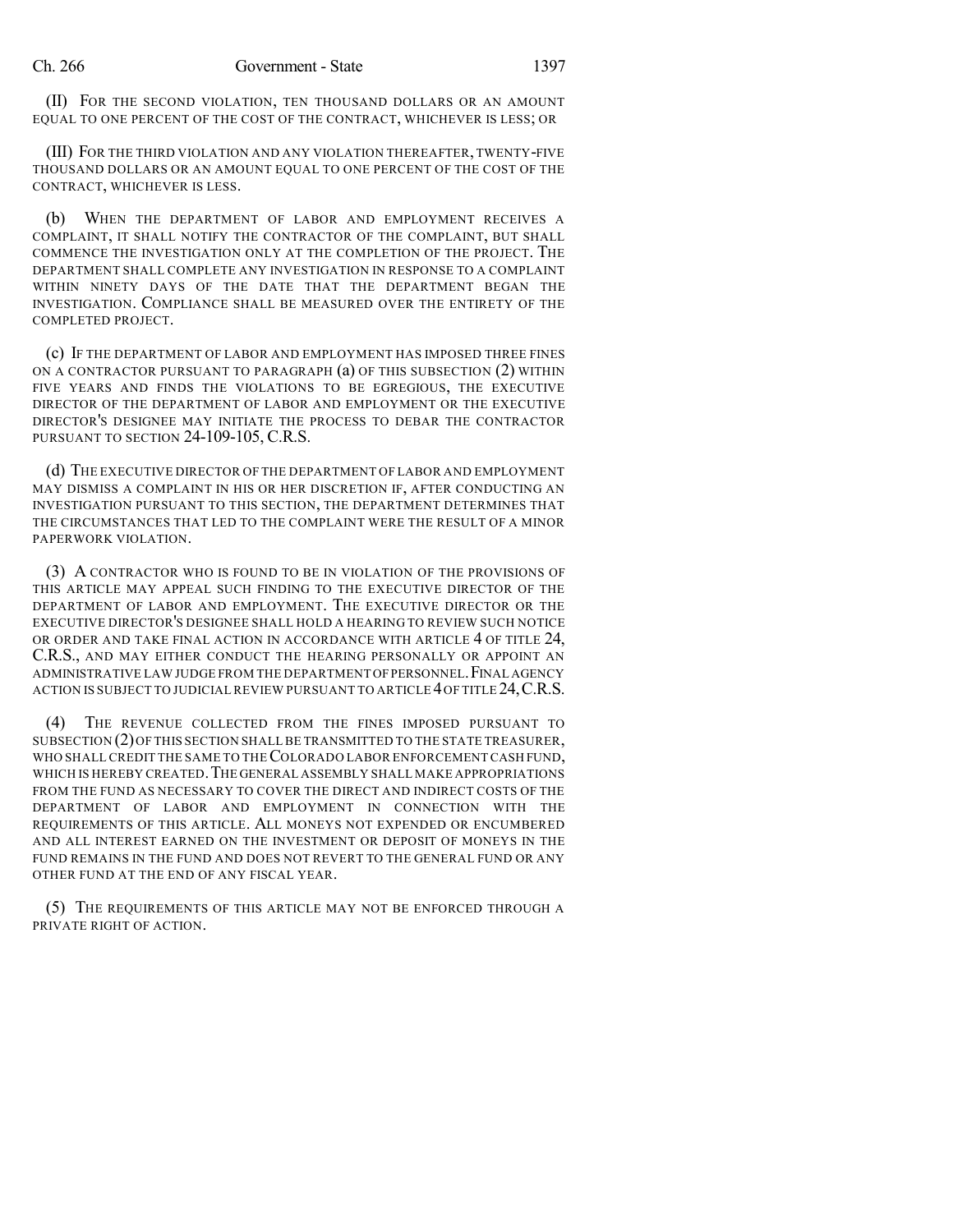**8-17-105. Compliance standard.**COMPLIANCE WITH THE REQUIREMENTS OFTHIS ARTICLE SHALL BE CALCULATED ON THE TOTAL TAXABLE WAGES AND FRINGE BENEFITS,MINUS ANY PER DIEM PAYMENTS,PAID TO WORKERS EMPLOYED DIRECTLY ON THE SITE OF THE PROJECT AND WHO SATISFY THE DEFINITION OF COLORADO LABOR.

**8-17-106. Rules.** (1) THE EXECUTIVE DIRECTOR OF THE DEPARTMENT OF LABOR AND EMPLOYMENT SHALL PROMULGATE RULES FOR THE IMPLEMENTATION OF THIS ARTICLE. SUCH RULES SHALL BE PROMULGATED IN ACCORDANCE WITH THE "STATE ADMINISTRATIVE PROCEDURE ACT", ARTICLE 4 OF TITLE 24, C.R.S., AND MUST INCLUDE, BUT NEED NOT BE LIMITED TO:

(a) APROCEDURE FOR FILING A COMPLAINT ALLEGING THAT A CONTRACTOR IS IN VIOLATION OF THE PROVISIONS OF THIS ARTICLE;

(b) A PROCEDURE FOR THE UNIFORM INVESTIGATION OF ANY COMPLAINT ALLEGING A VIOLATION OF THE PROVISIONS OF THIS ARTICLE; AND

(c) A PROCEDURE FOR FILING AN APPEAL PURSUANT TO SECTION 8-17-104 (3).

**8-17-107. Federal and state law.** NOTHING IN THIS ARTICLE APPLIES TO ANY PROJECT THAT RECEIVES FEDERAL MONEYS. IN ADDITION, NOTHING IN THIS ARTICLE CONTRAVENES ANY EXISTING TREATY, LAW, AGREEMENT, OR REGULATION OF THE UNITED STATES. CONTRACTS ENTERED INTO IN ACCORDANCE WITH ANY TREATY, LAW, AGREEMENT, OR REGULATION OF THE UNITED STATES DO NOT VIOLATE THIS ARTICLE TO THE EXTENT OF THAT ACCORDANCE. THE REQUIREMENTS OF THIS ARTICLE ARE SUSPENDED IF SUCH REQUIREMENT WOULD CONTRAVENE ANY TREATY, LAW, AGREEMENT, OR REGULATION OF THE UNITED STATES, OR WOULD CAUSE DENIAL OF FEDERAL MONEYS OR PRECLUDE THE ABILITY TO ACCESS FEDERAL MONEYS THAT WOULD OTHERWISE BE AVAILABLE.

**SECTION 5.** In Colorado Revised Statutes, **amend** 8-19-102 as follows:

**8-19-102. Definitions.** As used in this article, unless the context otherwise requires:

(1) "NONRESIDENT BIDDER" MEANS A BIDDER THAT DOES NOT SATISFY THE CRITERIA TO BE A RESIDENT BIDDER.

 $(1)$  (2) "Public project" means:

(a) Any public project as defined in section 24-92-102 (8), C.R.S., including any such project awarded by any county, including any home rule county, municipality, as defined in section 31-1-101 (6), C.R.S., school district, special district, or other political subdivision of the state;

(b) Any publicly funded contract for construction entered into by a governmental body of the executive branch of this state which is subject to the "Procurement Code", articles 101 to 112 of title 24, C.R.S.; and

(c) Any highway or bridge construction, whether undertaken by the department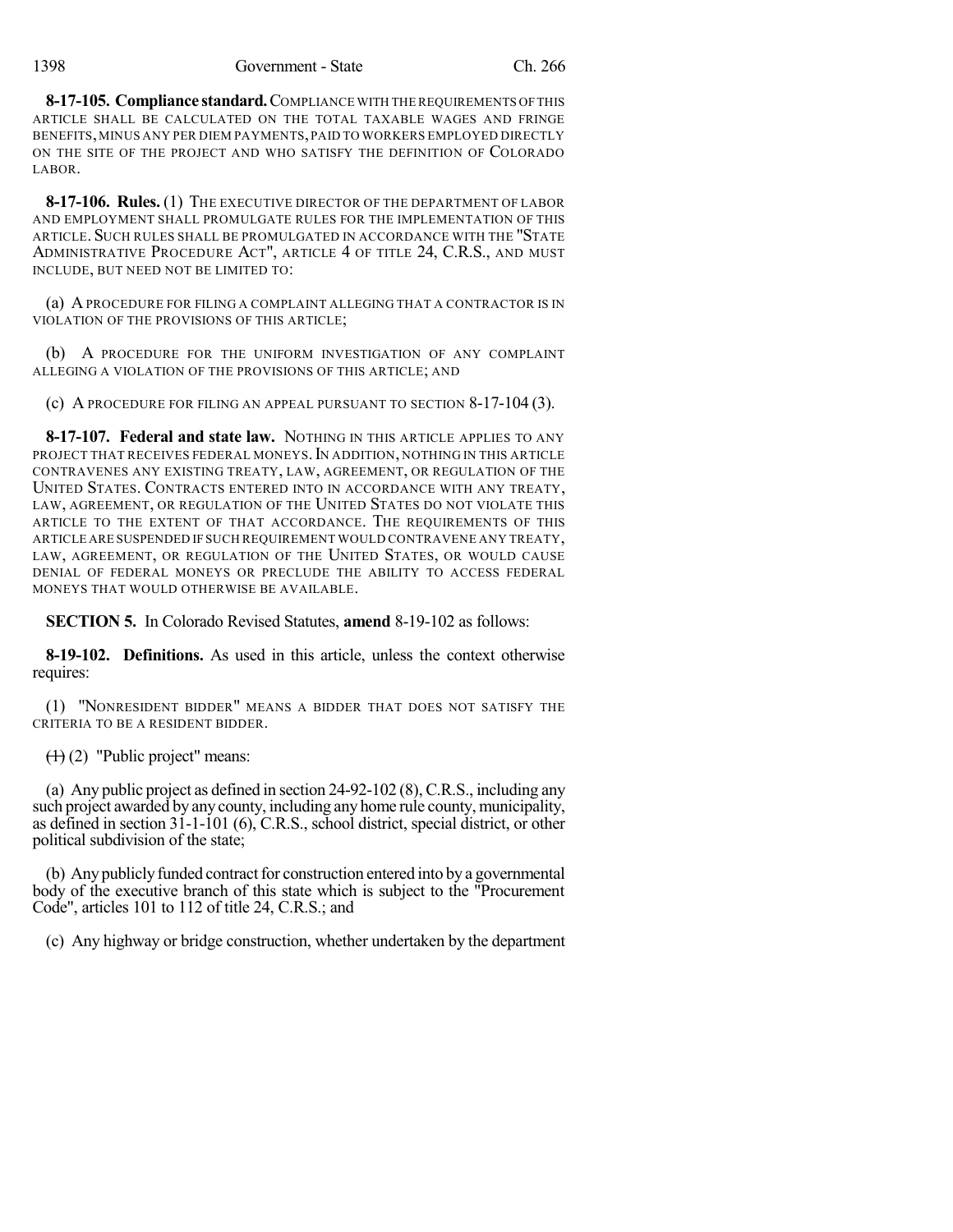of transportation or by any political subdivision of this state, in which the expenditure of funds may be reasonably expected to exceed fifty thousand dollars.

 $(2)$  (3) "Resident bidder" means:

(a) A person, partnership, corporation, or joint venture which is authorized to transact business in Colorado and which maintains its principal place of business in Colorado; or

(b) A person, partnership, corporation, or joint venture which:

(I) Is authorized to transact business in Colorado;

(II) Maintains a place of business in Colorado; AND

(III) Has paid Colorado unemployment compensation taxes in at least seventy-five percent SIX of the eight quarters immediately prior to bidding on a construction contract for a public project.

**SECTION 6.** In Colorado Revised Statutes, **repeal** 8-19-102.5 as follows:

**8-19-102.5. Resident bidder - reciprocity.** In addition to any other criteria for awarding a preference under this article, the residence, registration, unemployment compensation, andother preference conditions appliedtoaColoradoresident bidder doing business in another state or foreign country shall be applied to a resident bidder from that state or foreign country doing business in Colorado in determining whether a preference shall be allowed.

**SECTION 7.** In Colorado Revised Statutes, **add** 8-19-104 and 8-19-105 as follows:

**8-19-104. Bid preference - survey - report.** (1) THE EXECUTIVE DIRECTOR OF THE DEPARTMENT OF PERSONNEL, OR THE EXECUTIVE DIRECTOR'S DESIGNEE, SHALL CONDUCT A SURVEY AND COMPILE THE RESULTS INTO A LIST OF WHICH STATES PROVIDE A BIDDINGPREFERENCE ON PUBLIC WORKS CONTRACTS FOR THEIR RESIDENT BIDDERS. THE LIST MUST INCLUDE DETAILS ON THE TYPE OF PREFERENCE PROVIDED BY EACH STATE, THE AMOUNT OF THE PREFERENCE, AND HOW THE PREFERENCE IS APPLIED. THE EXECUTIVE DIRECTOR SHALL COMPLETE THE INITIAL LIST ON OR BEFORE JULY 1, 2014, AND SHALL UPDATE THE LIST PERIODICALLY AS NEEDED BUT AT LEAST ON AN ANNUAL BASIS. ON OR BEFORE JANUARY 1, 2015, THE DEPARTMENT OF PERSONNEL SHALL SUBMIT A REPORT INCLUDING THE LIST COMPILED PURSUANT TO THIS SUBSECTION (1) AND ANY RECOMMENDATION NECESSARY TO IMPLEMENT THIS SECTION TO THE STANDING COMMITTEE OF REFERENCE IN EACH HOUSE OF THE GENERAL ASSEMBLY EXERCISING JURISDICTION OVER MATTERS CONCERNING STATE AFFAIRS AND LABOR.THE DEPARTMENT SHALL ALSO MAKE THE LIST AVAILABLE TO THE PUBLIC ON THE DEPARTMENT'S WEB SITE.

(2) IN ANY BIDDING PROCESS FOR PUBLIC WORKS IN WHICH A BID IS RECEIVED FROM A BIDDER WHO IS NOT A RESIDENT BIDDER AND WHO IS FROM A STATE THAT PROVIDES A PERCENTAGE BIDDING PREFERENCE TO RESIDENT BIDDERS OF THAT STATE, A COMPARABLE PERCENTAGE DISADVANTAGE SHALL BE APPLIED TO THE BID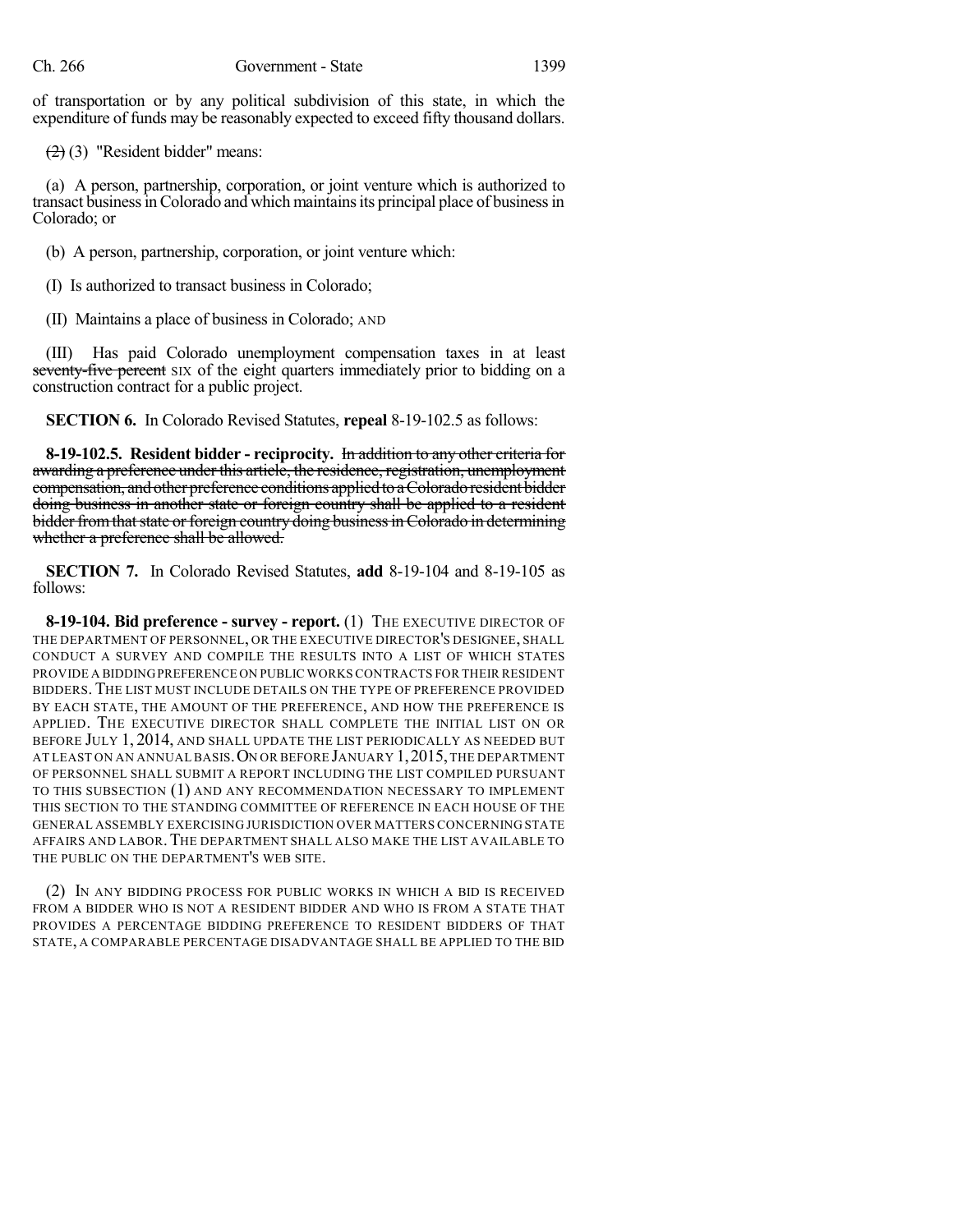OF THAT BIDDER.

(3) ANY REQUEST FOR PROPOSALS ISSUED BY A STATE AGENCY OR POLITICAL SUBDIVISION OF THE STATE MUST INCLUDE A NOTICE TO NONRESIDENT BIDDERS THAT IF THE NONRESIDENT BIDDER IS FROM A STATE THAT PROVIDES A BIDDING PREFERENCE TO BIDDERS FROM THAT STATE, THEN A COMPARABLE PERCENTAGE DISADVANTAGE WILL BE APPLIED TO THE BID OF THAT NONRESIDENT BIDDER. THE NOTICE MUST ALSO SPECIFY THAT THE BIDDER MAY OBTAIN ADDITIONAL INFORMATION FROM THE DEPARTMENT OF PERSONNEL'S WEB SITE.

(4) THE EXECUTIVE DIRECTOR OF THE DEPARTMENT OF PERSONNEL SHALL PROMULGATE RULES NECESSARY FOR THE IMPLEMENTATION OF THIS SECTION. SUCH RULES SHALL BE PROMULGATED IN ACCORDANCE WITH THE "STATE ADMINISTRATIVE PROCEDURE ACT", ARTICLE 4 OF TITLE 24, C.R.S.

**8-19-105. Federal and state law.** NOTHING IN THIS ARTICLE APPLIES TO ANY PROJECT THAT RECEIVES FEDERAL MONEYS. IN ADDITION, NOTHING IN THIS ARTICLE CONTRAVENES ANY EXISTING TREATY, LAW, AGREEMENT, OR REGULATION OF THE UNITED STATES. CONTRACTS ENTERED INTO IN ACCORDANCE WITH ANY TREATY, LAW, AGREEMENT, OR REGULATION OF THE UNITED STATES DO NOT VIOLATE THIS ARTICLE TO THE EXTENT OF THAT ACCORDANCE. THE REQUIREMENTS OF THIS ARTICLE ARE SUSPENDED IF SUCH REQUIREMENT WOULD CONTRAVENE ANY TREATY, LAW, AGREEMENT, OR REGULATION OF THE UNITED STATES, OR WOULD CAUSE DENIAL OF FEDERAL MONEYS OR PRECLUDE THE ABILITY TO ACCESS FEDERAL MONEYS THAT WOULD OTHERWISE BE AVAILABLE.

**SECTION 8.** In Colorado Revised Statutes, 24-92-103, **amend** (1) as follows:

**24-92-103. Construction of public projects - competitive sealed bidding.** (1) All construction contracts for public projects shall THAT DO NOT RECEIVE FEDERAL MONEYS MAY be awarded by competitive sealed bidding except as otherwise provided in section 24-92-104 PURSUANT TO THIS SECTION.

**SECTION 9.** In Colorado Revised Statutes, **add** 24-92-103.5 and 24-92-103.7 as follows:

**24-92-103.5. Construction of public projects- competitive sealed best value bidding.** (1) ALL CONSTRUCTION CONTRACTS FOR PUBLIC PROJECTS THAT DO NOT RECEIVE FEDERAL MONEYS MAY BE AWARDED THROUGH COMPETITIVE SEALED BEST VALUE BIDDING PURSUANT TO THIS SECTION.

(2) AN INVITATION FOR BIDS UNDER COMPETITIVE SEALED BEST VALUE BIDDING SHALL BE MADE IN THE SAME MANNER AS PROVIDED IN SECTION  $24-92-103$   $(2), (3),$ AND (4); EXCEPT THAT ADEQUATE PUBLIC NOTICE OF THE INVITATION FOR BIDS SHALL BE GIVEN AT LEAST THIRTY DAYS PRIOR TO THE DATE SET FORTH THEREIN FOR THE OPENING OF BIDS.

(3) THE INVITATION FOR COMPETITIVE SEALED BEST VALUE BIDS MUST IDENTIFY THE EVALUATION FACTORS UPON WHICH THE AWARD WILL BE MADE. WHEN MAKING THE AWARD DETERMINATION, THE RESPONSIBLE OFFICER SHALL EVALUATE THE FACTORS SPECIFIED IN THE INVITATION FOR BIDS AND SHALL NOT EVALUATE ANY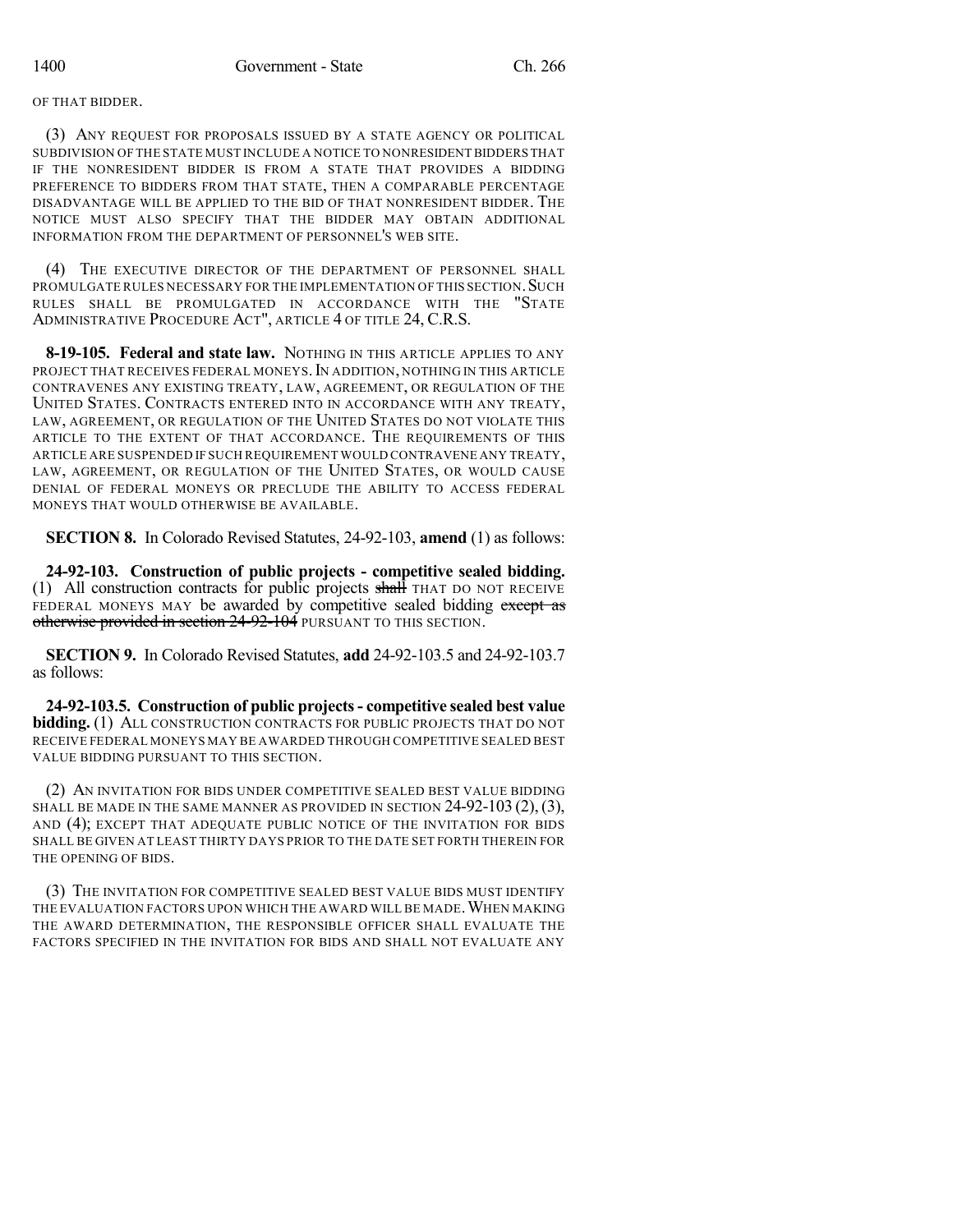OTHER FACTORS OTHER THAN THOSE SPECIFIED IN THE INVITATION FOR BIDS. THE FACTORS THAT MUST BE INCLUDED IN THE INVITATION FOR BIDS AND THAT THE RESPONSIBLE OFFICER SHALL CONSIDER INCLUDE, BUT NEED NOT BE LIMITED TO:

(a) THE PROJECT PRICE STATED IN THE BID;

(b) THE BIDDER'S DESIGN AND TECHNICAL APPROACH TO THE PUBLIC PROJECT;

(c) THE EXPERIENCE, PAST PERFORMANCE, AND EXPERTISE OF THE BIDDER AND THE BIDDER'S PRIMARY SUBCONTRACTORS IN CONNECTION WITH PRIOR CONSTRUCTION CONTRACTS, INCLUDING ITS PERFORMANCE IN THE AREAS OF COST, QUALITY, SCHEDULE, SAFETY, COMPLIANCE WITH PLANS AND SPECIFICATIONS, AND ADHERENCE TO APPLICABLE LAWS AND REGULATIONS;

(d) THE BIDDER'S PROJECT MANAGEMENT PLAN FOR THE CONSTRUCTION CONTRACT THAT IDENTIFIES THE KEY MANAGEMENT PERSONNEL THATWILL BE USED FOR THE PROJECT, THE PROPOSED PROJECT SCHEDULE, THE BIDDER'S QUALITY CONTROL PROGRAM AND PROJECT SAFETY PROGRAM, FINANCIAL RESOURCES, EQUIPMENT, AND ANY OTHER INFORMATION THAT DEMONSTRATES THE BIDDER'S COMPETENCY TO PERFORM THE CONTRACT, INCLUDING TECHNICAL QUALIFICATIONS AND RESOURCES;

(e) THE BIDDER'S STAFFING PLAN;

(f) THE BIDDER'S SAFETY PLAN AND SAFETY RECORD;

(g) THE BIDDER'S JOB STANDARDS, INCLUDING THE BIDDER'S METHOD OF PERSONNEL PROCUREMENT, EMPLOYMENT OF COLORADO WORKERS, WORKFORCE DEVELOPMENT AND LONG-TERM CAREER OPPORTUNITIES OF WORKERS, THE AVAILABILITY OF TRAINING PROGRAMS, INCLUDING APPRENTICESHIPS APPROVED BY THE UNITED STATES DEPARTMENT OF LABOR, THE BENEFITS PROVIDED TO WORKERS, INCLUDING HEALTHCARE AND DEFINED BENEFIT OR DEFINED CONTRIBUTION RETIREMENT BENEFITS, AND WHETHER THE BIDDER PAYS INDUSTRY-STANDARD WAGES; AND

(h) THE AVAILABILITY AND USE OF DOMESTICALLY PRODUCED IRON, STEEL, AND RELATED MANUFACTURED GOODS TO EXECUTE THE CONTRACT.

(4) THE CONTRACT SHALL BE AWARDED WITH REASONABLE PROMPTNESS BY WRITTEN NOTICE TO THE BIDDER WHOSE BID IS DETERMINED IN WRITING TO BE THE MOST ADVANTAGEOUS TO THE STATE AND THAT REPRESENTS THE BEST OVERALL VALUE TO THE STATE, TAKING INTO CONSIDERATION THE PRICE AND OTHER EVALUATION FACTORS SET FORTH IN THE INVITATION FOR BIDS IN ACCORDANCE WITH SUBSECTION (3) OF THIS SECTION. THE CONTRACT FILE MAINTAINED BY THE STATE MUST CONTAIN THE BASIS ON WHICH THE AWARD DETERMINATION WAS MADE.

(5) AREQUEST FOR COMPETITIVE SEALED BEST VALUE BIDS ISSUED PURSUANT TO THIS SECTION MUST OTHERWISE COMPLY WITH THE REQUIREMENTS OF SECTION 24-103-203 CONCERNING COMPETITIVE SEALED PROPOSALS FOR NONCONSTRUCTION CONTRACTS TO THE EXTENT THAT SUCH REQUIREMENTS DO NOT CONFLICT WITH THIS SECTION. IN THE CASE OF A CONFLICT, THE PROVISIONS OF THIS SECTION SUPERSEDE.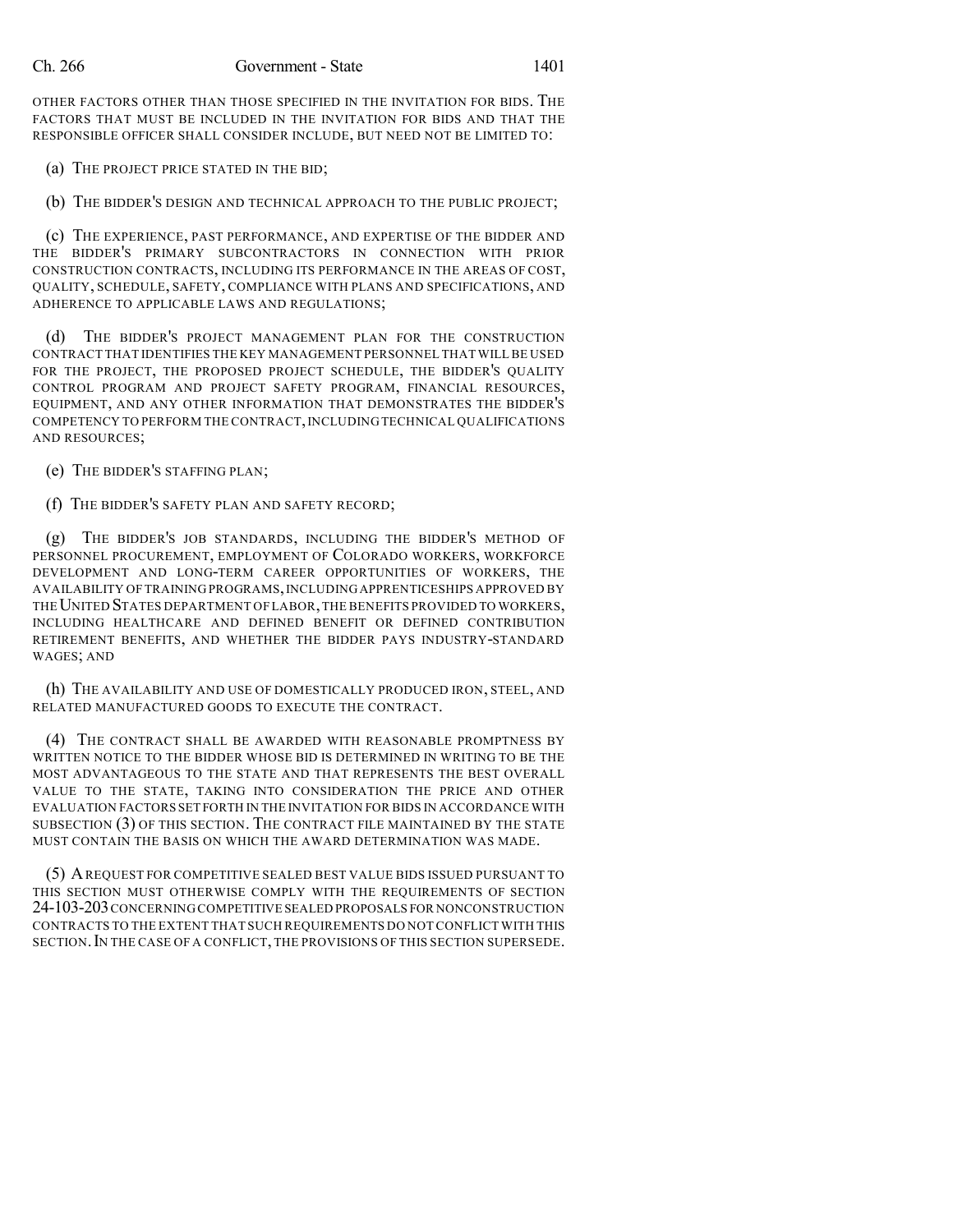(6) TO ENSURE THAT THE BEST VALUE BIDDING PROCESS PURSUANT TO THIS SECTION IS OPEN AND TRANSPARENT TO THE GREATEST POSSIBLE DEGREE:

(a) AFTER SELECTION OF MOST QUALIFIED PARTICIPANTS, ALL STATEMENTS OF QUALIFICATION SHALL BE MADE AVAILABLE TO THE PUBLIC; AND

(b) AFTER THE CONTRACT HAS BEEN AWARDED, ALL REQUESTS FOR PROPOSALS SHALL BE MADE PUBLIC WITH THE SCORE SHEETS USED TO MAKE THE BID SELECTION, OMITTING ANY CONFIDENTIAL CORPORATE INFORMATION.

**24-92-103.7.Disclosure - competitive sealedbidding - competitive sealedbest value bidding.** THE EXECUTIVE DIRECTOR OF AN AGENCY OF GOVERNMENT OR PRESIDENT OF AN INSTITUTION OF HIGHER EDUCATION THAT ENTERS INTO A CONSTRUCTION CONTRACT FOR A PUBLIC PROJECT PURSUANT TO THIS ARTICLE THAT IS NOT FUNDED IN ANY PART WITH FEDERAL MONEYS SHALL DISCLOSE TO THE PUBLIC THE AGENCY OF GOVERNMENT'S RATIONALE OR THE INSTITUTION'S RATIONALE FOR SELECTING THE COMPETITIVE SEALED BIDDING PROCESS PURSUANT TO SECTION 24-92-103 OR THE COMPETITIVE SEALED BEST VALUE BIDDING PROCESS PURSUANT TO SECTION 24-92-103.5 FOR THE PUBLIC PROJECT. THE AGENCY OR INSTITUTION SHALL POST THE DISCLOSURE ON ITS WEB SITE.

**SECTION 10.** In Colorado Revised Statutes, **add** 24-93-109 as follows:

**24-93-109. Disclosure.** THE EXECUTIVE DIRECTOR OF AN AGENCY OR PRESIDENT OF AN INSTITUTION OF HIGHER EDUCATION THAT ENTERS INTO A CONSTRUCTION CONTRACT FOR A PUBLIC PROJECT PURSUANT TO THIS ARTICLE SHALL DISCLOSE TO THE PUBLIC THE AGENCY'S RATIONALE OR THE INSTITUTION'S RATIONALE FOR SELECTING THE INTEGRATED PROJECT DELIVERY CONTRACTING PROCESS PURSUANT TO THIS ARTICLE FOR THE PUBLIC PROJECT.THE AGENCY OR INSTITUTION SHALL POST THE DISCLOSURE ON ITS WEB SITE.

**SECTION 11.** In Colorado Revised Statutes, **amend** 24-92-110 as follows:

**24-92-110. Rules and regulations.** The executive director of the department of personnel shall promulgate rules and regulations which are designed to implement the provisions of this article; except that the executive director ofthe department of transportation shall promulgate rules and regulationsrelatingtobridge andhighway construction bidding practices including, notwithstanding any other provisions of this article, rules governing debarment of contractors. The rules shall MUST include provisions requiring agencies of government to keep certain public project records, even if duplicative, in accordance with generally accepted cost accounting principles and standards. IN ADDITION, THE RULES MUST INCLUDE CRITERIA TO BE USED BY A RESPONSIBLE OFFICER IN EVALUATING A COMPETITIVE SEALED BEST VALUE BID PURSUANT TO SECTION 24-92-103.5 (3).

**SECTION 12.** In Colorado Revised Statutes, **amend** 24-102-206 as follows:

**24-102-206. Contract performance outside the United States or Colorado notice - penalty.** (1) (a) Prior to contracting or as a requirement for the solicitation of any contract from the state for services, as appropriate, any prospective vendor shall disclose in a WRITTEN statement of work WHETHER IT ANTICIPATES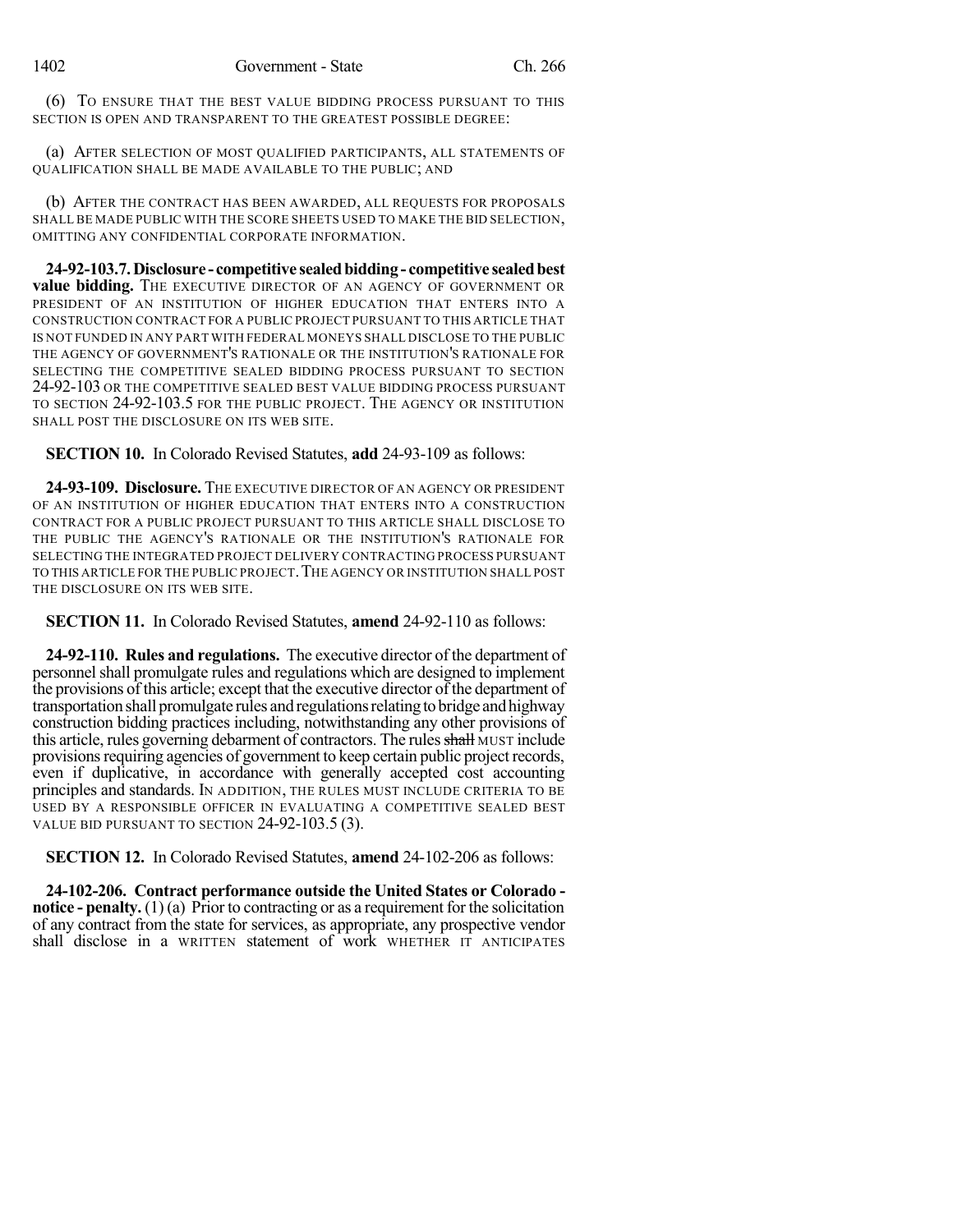SUBCONTRACTING ANY SERVICES UNDER THE CONTRACT, where SUCH SUBCONTRACTED services will be performed under the contract, including any subcontracts, and whether any SUBCONTRACTED services under the contract or any subcontracts are anticipated to be performed outside the United States or the state. If the prospective vendor anticipates services under the contract or any subcontracts will be performed outside the United States or the state, the vendor shall provide in its WRITTEN statement of work a provision setting forth why it is necessary or advantageousto go outside the United States or the state to perform the contract or any subcontracts.

(b) EACH CONTRACT ENTERED INTO OR RENEWED BY A GOVERNMENTAL BODY PURSUANT TO THIS CODE MUST CONTAIN A CLAUSE THAT REQUIRES THE VENDOR TO PROVIDE WRITTEN NOTICE TO THE GOVERNMENTAL BODY IF THE VENDOR DECIDES, AFTER THE CONTRACT IS AWARDED, TO PERFORM SERVICES UNDER THE CONTRACT OUTSIDE THE UNITED STATES OR THE STATE OR TO SUBCONTRACT SERVICES UNDER THE CONTRACT TO A SUBCONTRACTOR THAT WILL PERFORM SUCH SERVICES OUTSIDE THE UNITED STATES OR THE STATE. THE CONTRACT MUST SPECIFY THAT THE VENDOR IS REQUIRED TO PROVIDE SUCH WRITTEN NOTICE NO LATER THAN TWENTY DAYS FROM THE TIME THE VENDOR DECIDES TO PERFORM SERVICES UNDER THE CONTRACT OUTSIDE THE UNITED STATES OR THE STATE OR SUBCONTRACTS SERVICES UNDER THE CONTRACT TO A SUBCONTRACTOR THAT WILL PERFORM SUCH SERVICES IN A LOCATION OUTSIDE THE UNITED STATES OR THE STATE.

(2) THE WRITTEN NOTIFICATION REQUIRED BY PARAGRAPHS (a) AND (b) OF SUBSECTION (1) OF THIS SECTION MUST INCLUDE, BUT NEED NOT BE LIMITED TO, A STATEMENT OF THE TYPE OF SERVICES THAT WILL BE PERFORMED AT A LOCATION OUTSIDE THE UNITED STATES OR THE STATE AND THE REASON WHY IT IS NECESSARY OR ADVANTAGEOUS TO GO OUTSIDE THE UNITED STATES OR THE STATE TO PERFORM SUCH SERVICES.

(3) A GOVERNMENTAL BODY SHALL PROVIDE WRITTEN NOTICE TO THE DEPARTMENT OF PERSONNEL IF IT AWARDS A CONTRACT TO A VENDOR THAT HAS PROVIDED WRITTEN NOTICE PURSUANT TO PARAGRAPH  $(a)$  OR  $(b)$  OF SUBSECTION  $(1)$ OF THIS SECTION THAT THE VENDOR OR THE VENDOR'S SUBCONTRACTOR WILL PERFORM SERVICES UNDER THE CONTRACT OUTSIDE THE UNITED STATES OR THE STATE.

(4) IF A VENDOR KNOWINGLY FAILS TO NOTIFY THE GOVERNMENTAL BODY OF ANY OUTSOURCED SERVICES AS SPECIFIED IN THIS SECTION, THE GOVERNMENTAL BODY MAY, IN THE GOVERNMENTAL BODY'S DISCRETION, TERMINATE THE CONTRACT.

(5) THE EXECUTIVE DIRECTOR SHALL POST ANY NOTICE THAT A VENDOR PROVIDES TO A GOVERNMENTAL BODY PURSUANT TO THIS SECTION ON THE OFFICIAL WEB SITE OF THE DEPARTMENT.

 $(2)$ (6) Nothing in subsection (1) of this section shall be construed to apply to any contract to which the state is a party under medicare, the "Colorado Medical Assistance Act", articles 4 to 6 of title 25.5, C.R.S., the "Children's Basic Health Plan Act", article 8 of title 25.5, C.R.S., or the "Colorado Indigent Care Program", part 1 of article 3 of title 25.5, C.R.S.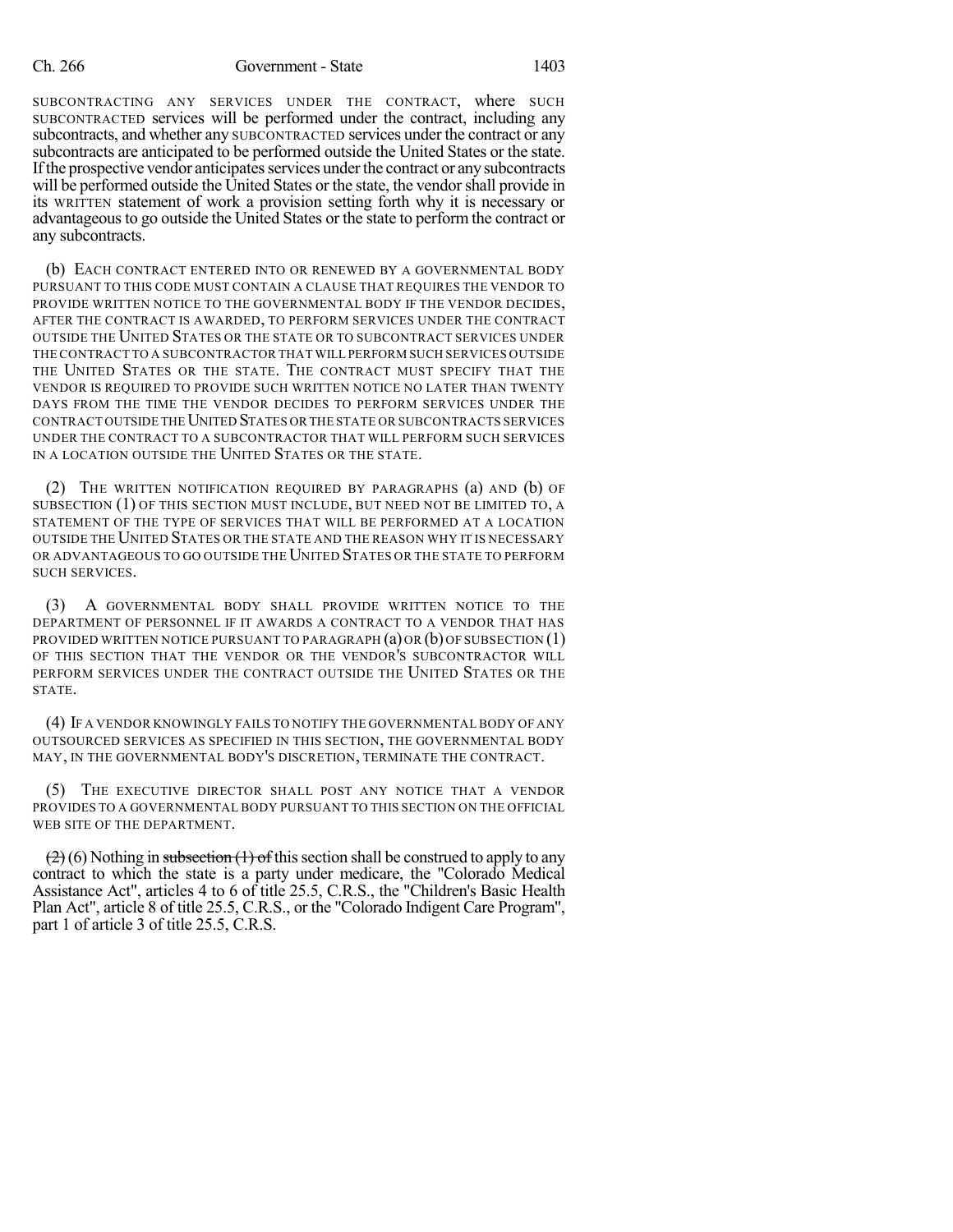1404 Government - State Ch. 266

(7) NOTHING IN THIS SECTION APPLIES TO ANY PROJECT THAT RECEIVES FEDERAL MONEYS. IN ADDITION, NOTHING IN THIS SECTION CONTRAVENES ANY EXISTING TREATY, LAW, AGREEMENT, OR REGULATION OF THE UNITED STATES. CONTRACTS ENTERED INTO IN ACCORDANCE WITH ANY TREATY, LAW, AGREEMENT, OR REGULATION OF THE UNITED STATES DO NOT VIOLATE THIS SECTION TO THE EXTENT OF THAT ACCORDANCE. THE REQUIREMENTS OF THIS SECTION ARE SUSPENDED IF SUCH REQUIREMENTS WOULD CONTRAVENE ANY TREATY, LAW, AGREEMENT, OR REGULATION OF THE UNITED STATES, OR WOULD CAUSE DENIAL OF FEDERAL MONEYS OR PRECLUDE THE ABILITY TO ACCESS FEDERAL MONEYS THAT WOULD OTHERWISE BE AVAILABLE.

**SECTION 13.** In Colorado Revised Statutes, **add** 24-102-206.5 as follows:

**24-102-206.5. Contract performance outside the United States or Colorado - annual report.** (1) ON JANUARY 1,2014, AND ON EACH JANUARY 1 THEREAFTER, A GOVERNMENTAL BODY SHALL SUBMIT AN ANNUAL REPORT TO THE GENERAL ASSEMBLY IF THE GOVERNMENTAL BODY ENTERED INTO ONE OR MORE CONTRACTS WITH A VENDOR DURING THE PREVIOUS STATE FISCAL YEAR AND RECEIVED WRITTEN NOTICE FROM ONE OR MORE VENDORS PURSUANT TO SECTION 24-102-206 (1) (b), THAT THE VENDOR OR THE VENDOR'S SUBCONTRACTOR WOULD PERFORM SERVICES UNDER THE CONTRACT OUTSIDE THE UNITED STATES OR THE STATE.

(2) (a) THE PURPOSE OF THE REPORT REQUIRED IN SUBSECTION (1) OF THIS SECTION IS TO NOTIFY TAXPAYERS AND THE GENERAL ASSEMBLY REGARDING THE USE OF UNITED STATES AND STATE TAX DOLLARS ON STATE CONTRACTS IN WHICH SERVICES UNDER THE CONTRACT ARE PERFORMED OUTSIDE THE UNITED STATES OR THE STATE. THE GOVERNMENTAL BODY SHALL PROVIDE INFORMATION REQUIRED IN THE REPORT BASED ON THE INFORMATION THAT VENDORS SUBMITTED TO THE GOVERNMENTAL BODY PURSUANT TO SECTION 24-102-206 DURING THE PREVIOUS STATE FISCAL YEAR.

(b) THE REPORT MUST SEPARATE DATA BY STATE CONTRACT TYPE AND PROVIDE INFORMATION REGARDING THE TYPE AND THE PERCENTAGE OF THE TOTAL SERVICES THAT WERE PERFORMED OUTSIDE THE UNITED STATES OR THE STATE BY EACH VENDOR OR A VENDOR'S SUBCONTRACTOR UNDER EACH STATE CONTRACT.

(c) THE REPORT REQUIRED BY SUBSECTION (1) OF THIS SECTION MUST ALSO INCLUDE A DESCRIPTION OF ANY INITIATIVES THAT THE GOVERNMENTAL BODY HAS TAKEN TO ACTIVELY REDUCE THE NUMBER OF CONTRACTS IN WHICH A VENDOR OR VENDOR'S SUBCONTRACTOR PERFORM SERVICES UNDER THE CONTRACT OUTSIDE THE UNITED STATES OR THE STATE.

(d) AGOVERNMENTAL BODY THAT IS REQUIRED TO SUBMIT A REPORT PURSUANT TO SUBSECTION (1) OF THIS SECTION MAY INCLUDE THE REPORT IN ITS ANNUAL REPORT TO THE GENERAL ASSEMBLY REQUIRED BY THE "STATE MEASUREMENT FOR ACCOUNTABLE,RESPONSIVE, AND TRANSPARENT (SMART) GOVERNMENT ACT".

**SECTION 14.** In Colorado Revised Statutes, **add** 24-103-210 as follows:

**24-103-210. Use of foreign-produced goods - iron, steel, and related manufacturedproducts-disclosure -definitions.**(1) THE CONTRACTOR FOR ANY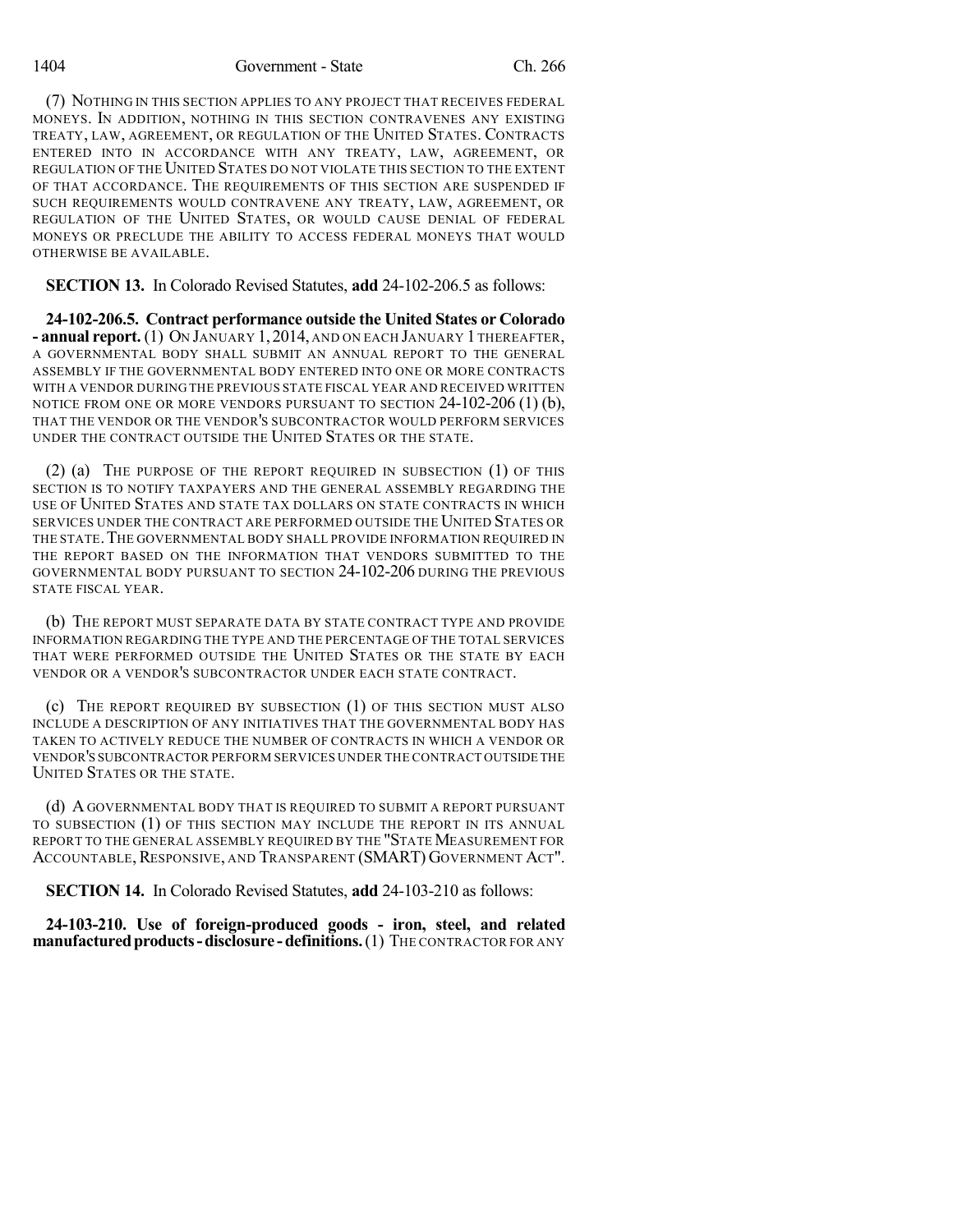## Ch. 266 Government - State 1405

PUBLIC WORKS PROJECT THAT IS FUNDED BY A STATE AGENCY AS DEFINED IN SECTION 24-30-1301 (12), THAT DOES NOT RECEIVE ANY FEDERAL MONEYS, AND THAT COSTS MORE THAN FIVE HUNDRED THOUSAND DOLLARS SHALL, UPON COMPLETION OF THE PROJECT, MAKE A GOOD FAITH EFFORT TO DISCLOSE TO THE DEPARTMENT OF PERSONNEL THE FIVE MOST COSTLY GOODS INCORPORATED INTO THE PROJECT,INCLUDING IRON,STEEL,OR RELATED MANUFACTURED GOODS;EXCEPT THAT, FOR PUBLIC PROJECTS UNDER THE SUPERVISION OF THE DEPARTMENT OF TRANSPORTATION, THE CONTRACTOR SHALL DISCLOSE SUCH INFORMATION TO THE DEPARTMENT OF TRANSPORTATION.

(2) (a) IN THE CASE OF AN IRON OR STEEL PRODUCT, THE PRODUCT WILL BE CONSIDERED MANUFACTURED IN THE UNITED STATES IF ALL OF THE MANUFACTURING PROCESSES FOR THE FINAL PRODUCT TAKE PLACE IN THE UNITED STATES.

(b) IN THE CASE OF A MANUFACTURED GOOD, A GOOD WILL BE CONSIDERED MANUFACTURED IN THE UNITED STATES IF ALL OF THE MANUFACTURING PROCESSES FOR THE FINAL PRODUCT TAKE PLACE IN THE UNITED STATES IRRESPECTIVE OF THE ORIGIN OF THE MANUFACTURED GOOD'S SUBCOMPONENTS.

(c) IN ORDER FOR A MANUFACTURED GOOD TO BE CONSIDERED SUBJECT TO DISCLOSURE UNDER THIS ARTICLE, THE PRODUCT MUST BE MANUFACTURED PREDOMINANTLY OF STEEL OR IRON. THE MANUFACTURED GOOD IS DEEMED A PRODUCT MANUFACTURED PREDOMINANTLY OF STEEL OR IRON IF THE PRODUCT CONSISTS OF MORE THAN FIFTY PERCENT STEEL OR IRON CONTENT WHEN IT IS DELIVERED TO THE JOB SITE FOR INSTALLATION.

(3) THE DISCLOSURE MUST STATE THE TOTAL COST AND COUNTRY OF ORIGIN OF THE FIVE MOST COSTLY GOODS USED ON A PROJECT, INCLUDING IRON, STEEL, AND RELATED MANUFACTURED GOODS DESCRIBED PURSUANT TO SUBSECTIONS (1) AND (2) OF THIS SECTION. THE CONTRACTOR MAY RELY ON DOCUMENTS PROVIDED BY THIRD-PARTY VENDORS WHEN DISCLOSING THE COUNTRY OF ORIGIN OF IRON, STEEL, OR RELATED MANUFACTURED GOODS. IN ADDITION, THE DISCLOSURE MUST STATE WHETHER THE PUBLIC WORKS PROJECT WAS SUBJECT TO ANY EXISTING DOMESTIC CONTENT PREFERENCE, INCLUDING 41 U.S.C. SEC. 8301 TO 8305, 23 U.S.C. SEC. 313, 49 U.S.C. SEC. 5323, 49 U.S.C. SEC. 24305, 49 U.S.C. SEC. 24405, AND 49 U.S.C. SEC. 50101 TO 50105. THE CONTRACTOR SHALL DISCLOSE THE INFORMATION IN A MANNER TO BE DETERMINED BY THE DEPARTMENT.

(4) THE DEPARTMENT SHALL ISSUE AN ANNUAL REPORT DETAILING THE INFORMATION THAT CONTRACTORS SUBMITTED TO THE DEPARTMENT AND TO THE DEPARTMENT OF TRANSPORTATION PURSUANT TO SUBSECTIONS (1) TO (3) OF THIS SECTION. THE REPORT MUST INCLUDE AGGREGATE DATA COLLECTED FOR THE CALENDAR YEAR AND ANALYSIS OF THE DATA BROKEN DOWN BY PRODUCT AND PUBLIC WORKS PROJECT TYPE. THE REPORT SHALL NOT PUBLICLY DISCLOSE ANY PROPRIETARY INFORMATION PROVIDED BY THE CONTRACTOR THAT IS NOT SUBJECT TO DISCLOSURE PURSUANT TO THE "COLORADO OPEN RECORDS ACT", PART 2 OF ARTICLE 72 OF THIS TITLE. THE DEPARTMENT SHALL MAKE THE REPORT AVAILABLE TO THE PUBLIC ON THE DEPARTMENT'S WEB SITE.

(5) AS USED IN THIS SECTION, UNLESS THE CONTEXT OTHERWISE REQUIRES: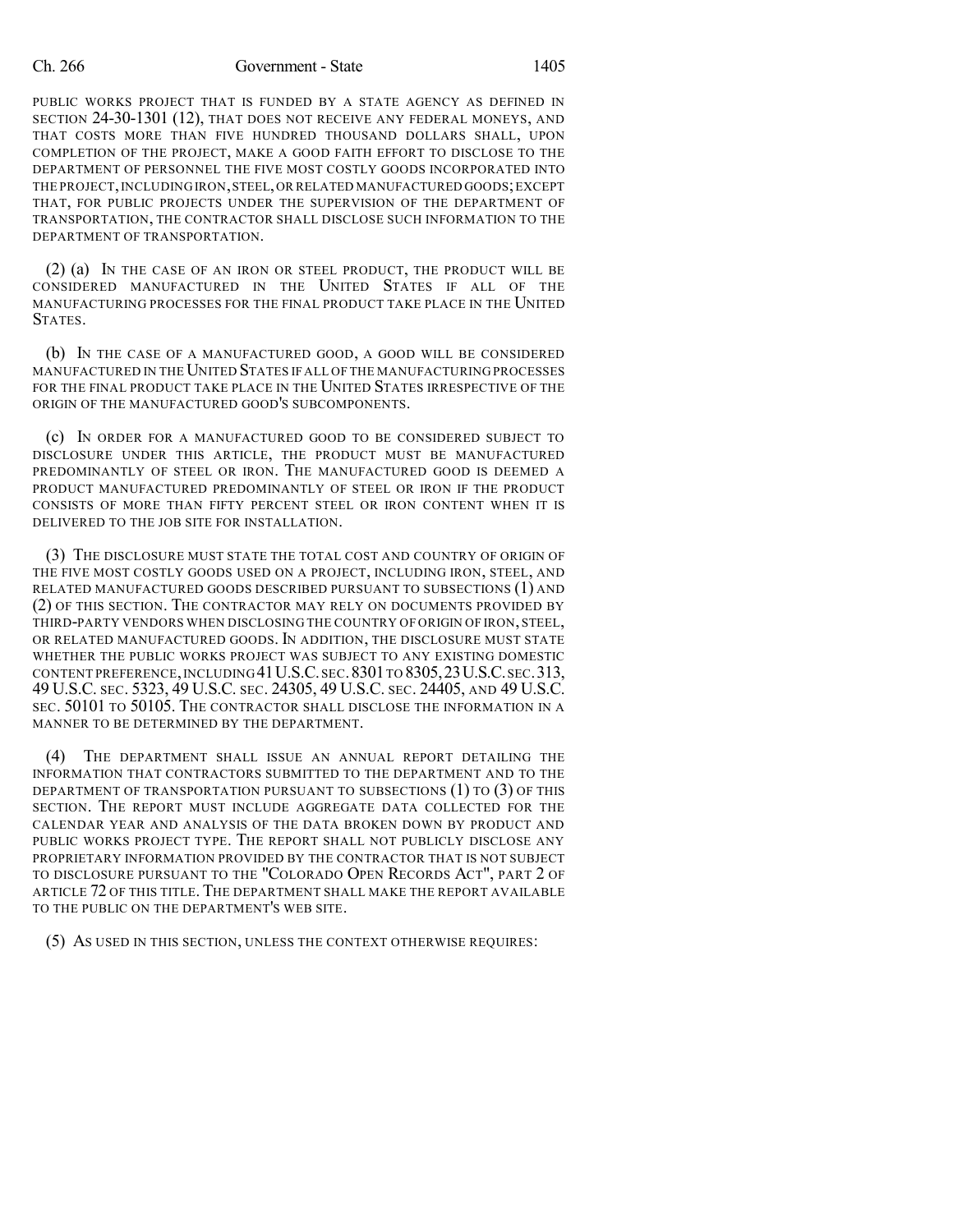(a) "COUNTRY OF ORIGIN" SHALL HAVE THE MEANING ASCRIBED TO IT UNDER 19 U.S.C. SEC. 1304 AND 19 CFR 134.

(b) "PUBLIC WORKS" SHALL HAVE THE SAME MEANING AS "PUBLIC PROJECT" AS DEFINED IN SECTION 24-92-102 (8) (a), C.R.S.

(c) "UNITED STATES" MEANS THE UNITED STATES OF AMERICA AND INCLUDES ALL TERRITORY, CONTINENTAL OR INSULAR, SUBJECT TO THE JURISDICTION OF THE UNITED STATES.

(6) NOTHING IN THIS SECTION APPLIES TO ANY PROJECT THAT RECEIVES FEDERAL MONEYS. IN ADDITION, NOTHING IN THIS SECTION CONTRAVENES ANY EXISTING TREATY, LAW, AGREEMENT, OR REGULATION OF THE UNITED STATES. CONTRACTS ENTERED INTO IN ACCORDANCE WITH ANY TREATY, LAW, AGREEMENT, OR REGULATION OF THE UNITED STATES DO NOT VIOLATE THIS SECTION TO THE EXTENT OF THAT ACCORDANCE. THE REQUIREMENTS OF THIS SECTION ARE SUSPENDED IF SUCH REQUIREMENTS WOULD CONTRAVENE ANY TREATY, LAW, AGREEMENT, OR REGULATION OF THE UNITED STATES, OR WOULD CAUSE DENIAL OF FEDERAL MONEYS OR PRECLUDE THE ABILITY TO ACCESS FEDERAL MONEYS THAT WOULD OTHERWISE BE AVAILABLE.

**SECTION 15.** In Colorado Revised Statutes, 24-109-105, add (2)(f) as follows:

**24-109-105. Debarment and suspension.** (2) A person may be debarred for any of the following reasons:

(f) THE DEPARTMENT OF LABOR AND EMPLOYMENT HAS IMPOSED THREE FINES ON A CONTRACTOR WITHIN FIVE YEARS PURSUANT TO SECTION 8-17-104, C.R.S., FOR FAILURE TO SATISFY COLORADO LABOR REQUIREMENTS.

**SECTION 16.** In Colorado Revised Statutes, **amend** 40-2-129 as follows:

**40-2-129. New resource acquisitions - factors in determination - local employment - "best value" metrics.** When evaluating electric resource acquisitions AND REQUESTS FOR A CERTIFICATE OF CONVENIENCE AND NECESSITY FOR CONSTRUCTION OR EXPANSION OF GENERATING FACILITIES,INCLUDING BUT NOT LIMITED TO POLLUTION CONTROL OR FUEL CONVERSION UPGRADES AND CONVERSION OF EXISTING COAL-FIRED PLANTS TO NATURAL GAS PLANTS, the commission shall consider, on a qualitative basis, factors that affect employment and the long-term economic viability of Colorado communities. To this end, the commission shall require utilities to request the following information regarding "best value" employment metrics: The availability of training programs, including training through apprenticeship programs registered with the United States department of labor, office of apprenticeship and training; employment of Colorado workers as compared to importation of out-of-state workers; long-term career opportunities; and industry-standard wages, health care, and pension benefits. When a utility proposes to construct new facilities of its own, the utility shall supply similar information to the commission.

**SECTION 17. Appropriation.** (1) In addition to any other appropriation, there is hereby appropriated, out of any moneys in the general fund, not otherwise